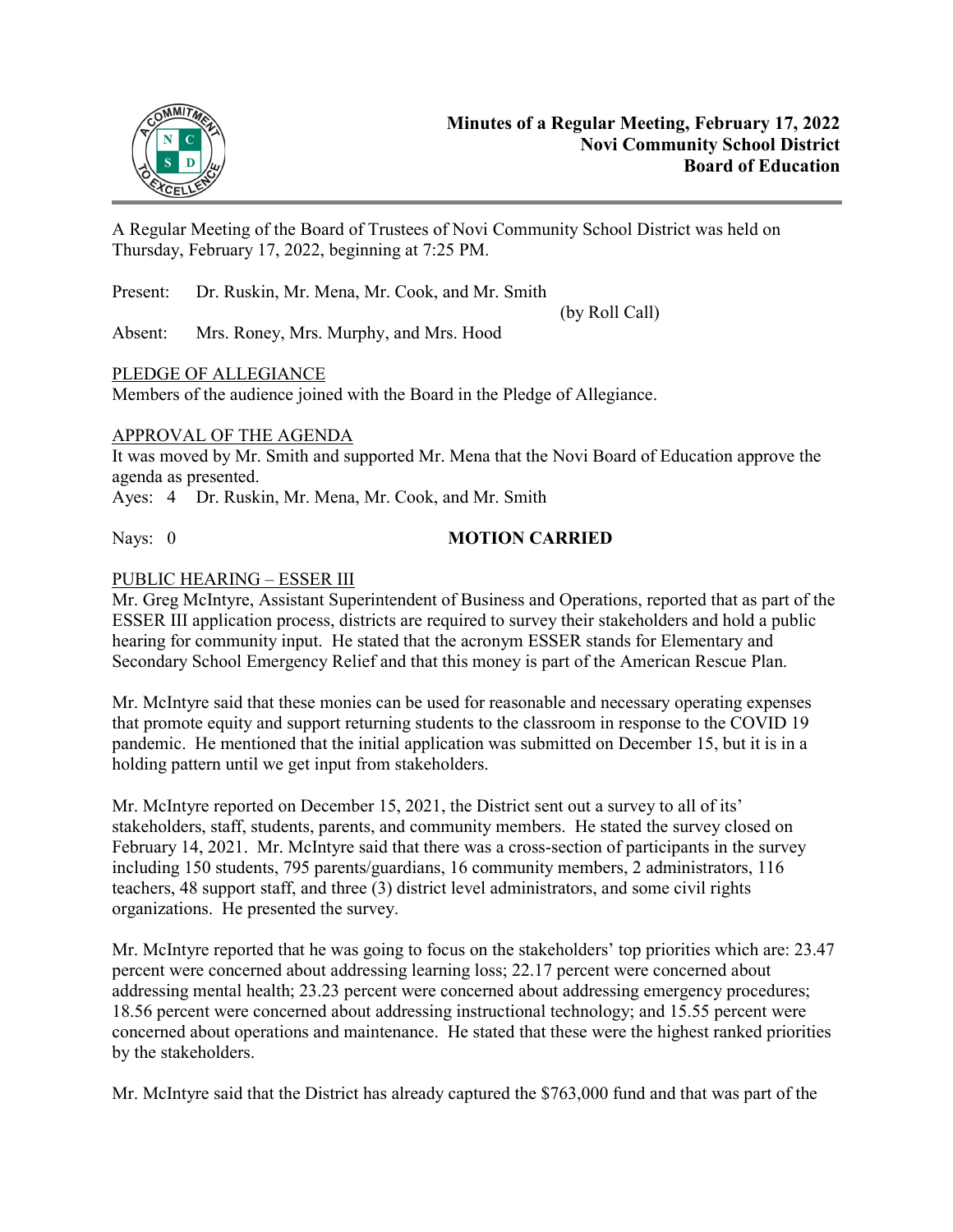2021-2022 Budget Amendment being presented tonight for Board consideration. He stated that the Public Forum being held tonight is required to gain more community input.

Dr. Ruskin, Board President, asked if anyone in attendance would like to comment, to please step up to the podium and comment as part of the District public record. Seeing none, Dr. Ruskin read the Board of Education statement.

#### BOARD OF EDUCATION STATEMENT

Dr. Danielle Ruskin, President of the Novi Board of Education, read the following statement:

The Oakland County Health Division has rescinded the mask mandate effective February 28. In the communication regarding the rescinded order, the Oakland County Health Department stated that the two-week notice provided local districts time to prepare and make the necessary district level decision.

The MDHHS has provided guidelines that masks are no longer required indoors and this includes in schools. After some discussion and collaboration, the Board of Education and the administration will not require masks in our District effective immediately.

In following the guidance, we will also support those who want to continue wearing masks. In essence, our District is now a mask optional District.

We understand that masks have created some controversy this year and we want everyone to respect the decision that each person makes.

Whether a person wears a mask or does not wear a mask is a personal decision. We respect the decision each one makes and continue to be a District where we support each other and the choices we all make.

#### COMMENTS FROM THE AUDIENCE RELATED TO AGENDA ITEMS

There were four (4) comments from the audience regarding the rescinding of the mask mandate.

#### CONSENT AGENDA ITEMS

Items included in the Consent Items are those which have previously been considered by the Board in committee or at a prior meeting, or of such a routine nature, that discussion is not required. Board members may request that any items be removed from Consent Items for further discussion, if additional information is needed or available.

#### **CONSENT ITEMS**

- A. Approval of Minutes
	- a. Regular Meeting Minutes of February 3, 2022
	- b. Closed Session Minutes of February 3, 2022
- B. Approval of Field Trip(s)
	- a. Novi Middle School Band, Choir, and Orchestra Trip to Sandusky, OH
- C. Approval of Donations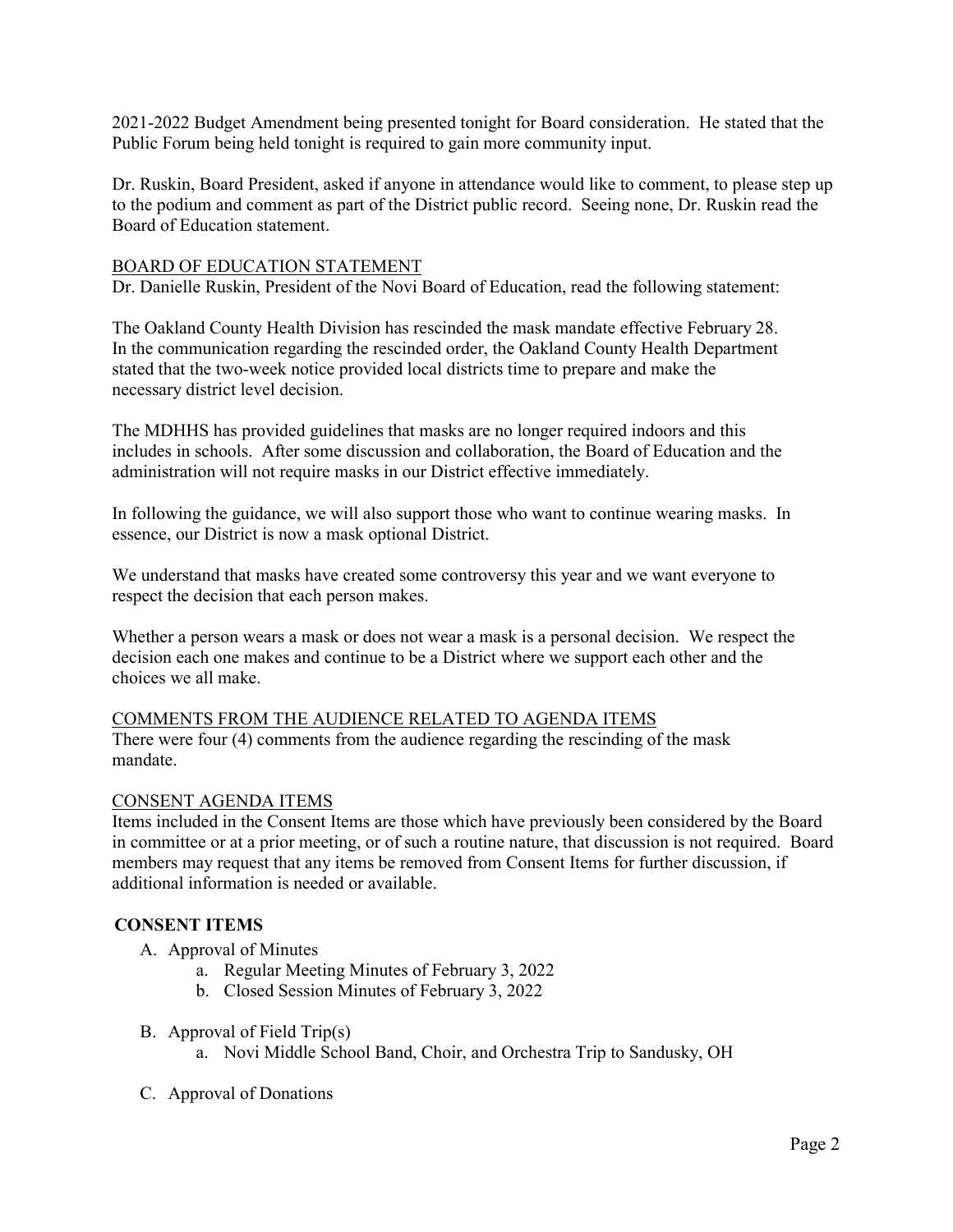- a. District Support Groups Donations
- b. Anonymous Donation

It was moved by Mr. Cook and supported by Mr. Smith that the Novi Community Schools Board of Education approve the Consent Agenda Items A and B as presented and vote on the donations separately.

Ayes: 4 Dr. Ruskin, Mr. Mena, Mr. Cook, and Mr. Smith

#### Nays: 0 **MOTION CARRIED**

Approval of Donations

It was moved by Mr. Cook and supported by Mr. Smith that the Novi Community Schools Board of Education approve the donations both district-wide and anonymous in the amount of \$147,590.56 and 1,200 respectively, with thanks and gratitude.

Ayes: 4 Dr. Ruskin, Mr. Mena, Mr. Cook, and Mr. Smith

### Nays: 0 **MOTION CARRIED**

# ACTION ITEMS

#### Personnel Report

Gary Kinzer, Assistant Superintendent of Human Resources, presents for your consideration the following personnel changes:

# **A. New Hires**

| <b>Bldg.</b> | <b>Assignment</b>                            | <b>Reason</b>                          | Rate      | <b>Effective</b>        |
|--------------|----------------------------------------------|----------------------------------------|-----------|-------------------------|
| <b>OH</b>    | Music Teacher                                | New Hire                               | <b>BA</b> | $02 - 18 - 22$          |
| Adult Ed     | ESL Teacher                                  | New Hire                               | Hourly    | $02 - 21 - 22$          |
| <b>TRAN</b>  | Perm. Sub Driver                             | Rehire                                 | Hourly    | $02 - 18 - 22$          |
| PV           | Special Ed Para                              | New Hire                               | Level B   | $02 - 18 - 22$          |
|              |                                              |                                        |           |                         |
| <b>Bldg.</b> | <b>Assignment</b>                            | <b>Reason</b>                          |           | <i><b>Effective</b></i> |
| <b>MS</b>    |                                              | Retired                                |           | $06-10-22$              |
| <b>ECEC</b>  | <b>History Teacher</b><br>Community Ed Asst. | Resigned                               |           | $02 - 25 - 22$          |
|              |                                              | <b>B.</b> Retirements and Resignations |           |                         |

# **C. Leaves of Absence**

| Name           | <u>Bldg.</u> | <i>Assignment</i>             | <b>Reason</b>        | <b>Effective</b>     |
|----------------|--------------|-------------------------------|----------------------|----------------------|
| Graeser, Julia | NΜ           | 5 <sup>th</sup> Grade Teacher | LOA $#1$ -Child Care | 02-14-22 to 06-10-22 |

 It was moved by Mr. Mena and supported by Mr. Cook that the Novi Community School District Board of Education adopts the personnel report recommendations as presented. Ayes: 4 Dr. Ruskin, Mr. Mena, Mr. Cook, and Mr. Smith

# Nays: 0 **MOTION CARRIED**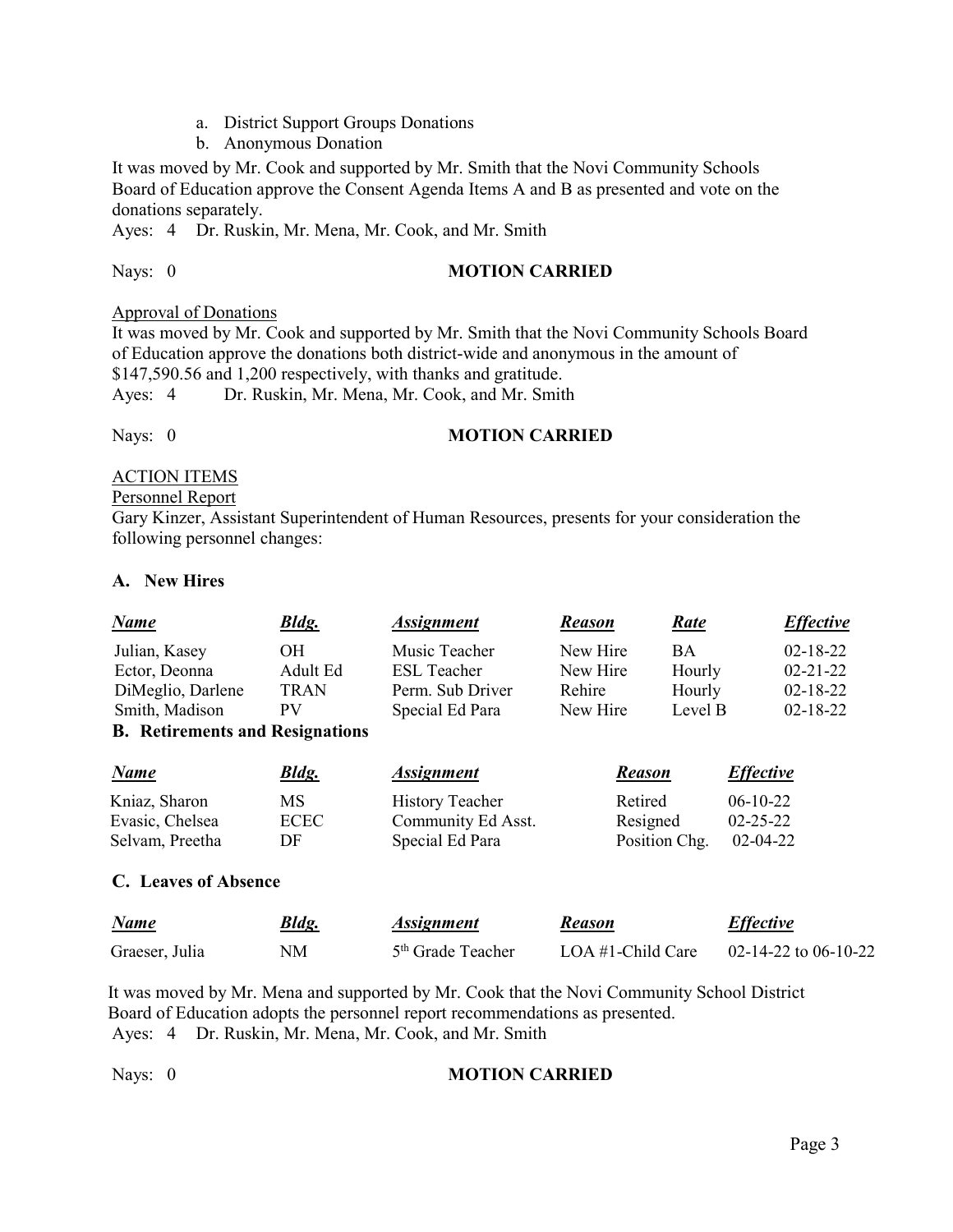# MASB Board of Directors Election 2022

Every year in February the Novi Community School District Board of Education, as a member of the Michigan Association of School Boards (MASB), has the right to cast a ballot for a group director in the MASB Board of Directors Election. Regions are based on geography. Novi will be casting one (1) vote in Region 8, districts with pupil membership between 5,001 and 11,000.

In our **Region 8**, there are four (4) candidates running for one (1) seat. **Region 8 (three-year term)**

- Melandie Hines Wayne Westland Community Schools
- Darlene Pomponio (Incumbant) Southgate Community Schools
- Angie Smith Farmington Public Schools
- Michael Swiecki Wyandotte Public Schools

The Novi Community Schools Board of Education is asked to approve tonight for whom they would like to decide to cast the vote for.

Voting takes place via online ballot. The district receives one ballot, which has been emailed to the Superintendent's Secretary. After a decision is made the secretary will cast the ballot for the Board. Ballot deadline is 1 p.m. on Wednesday, March 2, 2022.

It was moved by Mr. Mena and supported by Mr. Cook that the Novi Community Schools Board of Education's MASB Board of Directors Election ballot for **Region 8** be cast for Darlene Pomponio, candidate for a 3-year term and MASB Board of Directors Election ballot Ayes: 4 Dr. Ruskin, Mr. Mena, Mr. Cook, and Mr. Smith

### Nays: 0 **MOTION CARRIED**

#### Approval of Politics Club Field Trip

Tonight, the Novi Community School District Board of Education formalizes the 2021 Superintendent evaluation. The Board met in closed session on January 6, 2022, at the request of Dr. Matthews, complying with the Open Meetings Act guidelines, to review his performance for 2021.

The Revised School Code requires school boards to evaluate their superintendent's job performance annually as part of a comprehensive performance evaluation system that takes into account student growth data and requires certain additional factors. The rating categories in the evaluation are as follows:

- Governance and board relations
- Community relation
- Staff relations
- Business and finance
- Instructional leadership
- Student growth
- Progress toward district-wide goals

At the evaluation meeting, the Board took no action but comes this evening to finalize the 2021 Superintendent evaluation.

It was moved by Mr. Smith and supported by Mr. Cook that the Novi Community School District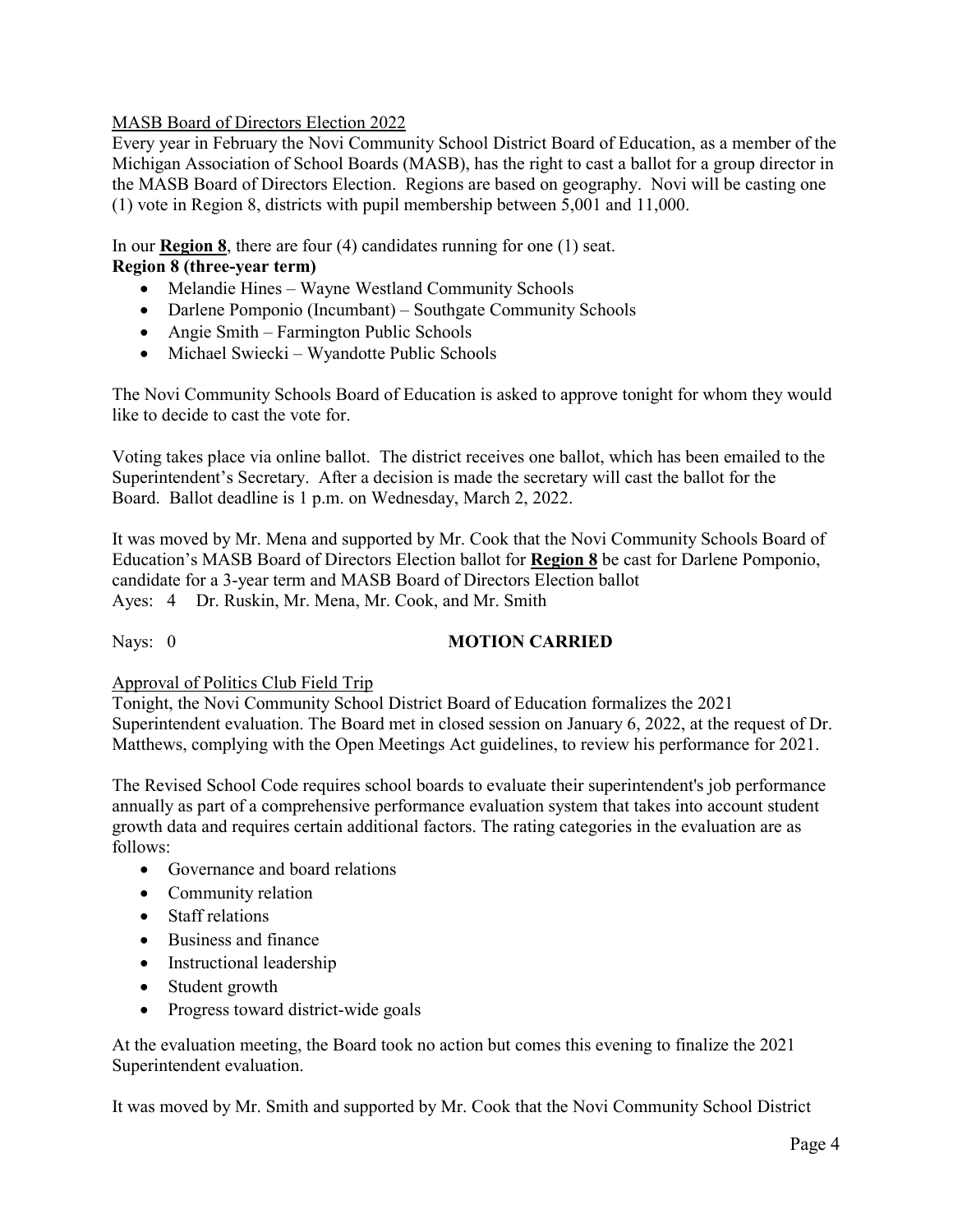Board of Education approve the YMCA Michigan Youth in Government Trip to Lansing, Michigan, March 10-13, 2022.

Ayes: 4 Dr. Ruskin, Mr. Mena, Mr. Cook, and Mr. Smith

# Nays: 0 **MOTION CARRIED**

# INFORMATION AND DISCUSSION

# 2021-2022 Budget Amendment

On June 10, 2021, the Board of Education adopted the District's budget for the 2021-2022 fiscal year. An amendment to the budget reflecting all the changes known at this time has been prepared. It was presented to the Finance Committee on February 10, 2022 for review and is presented to the Board of Education tonight.

The 2021-2022 Budget Amendment is presented for information and discussion tonight and will come back to the Board for approval at the March 3, 2022, Board meeting.

# Physical Education Waiver

The curriculum committee met several times to discuss offering Physical Education (PE) credit to students who meet the state graduation requirement for Physical education in the following ways:

- Complete a course that meets the PE requirement
- Complete a summer school course that meets the PE requirement
- Compete both years of IB Sports, Exercise & Health Science HL1/HL2
- Earn Credit through the PE Test Out scoring 80% or above
- Complete the PE waiver process listed below

# **PE Waiver Process**

- 1. Students may qualify for the PE waiver in the following ways:
	- 2 seasons of a high school sport (Freshman, JV, Varsity, or Unified Sports)
	- 2 seasons of marching band
	- 2 credits of dance at Novi High School (Beginning Dance, Dance II, Dance III, or Dance IV)
- 2. The PE Waiver must be signed by the athletic director, marching band director, or dance program director after completion of the 2nd season/credit.
- 3. Students must submit the completed and signed PE waiver application form to the student services office prior to the end of their Junior year.
- 4. Any student who has not met the PE requirement through one of the means above will be scheduled into a PE course during their senior year.

\*Students who complete the PE waiver process will have this noted on their transcript. There is no additional credit awarded for the waiver and students who qualify for the PE waiver must still meet the minimum 22 credit requirement for graduation for Novi High School.

This is presented for information and discussion tonight and will come back to the Board for approval at the March 3, 2022, Board meeting.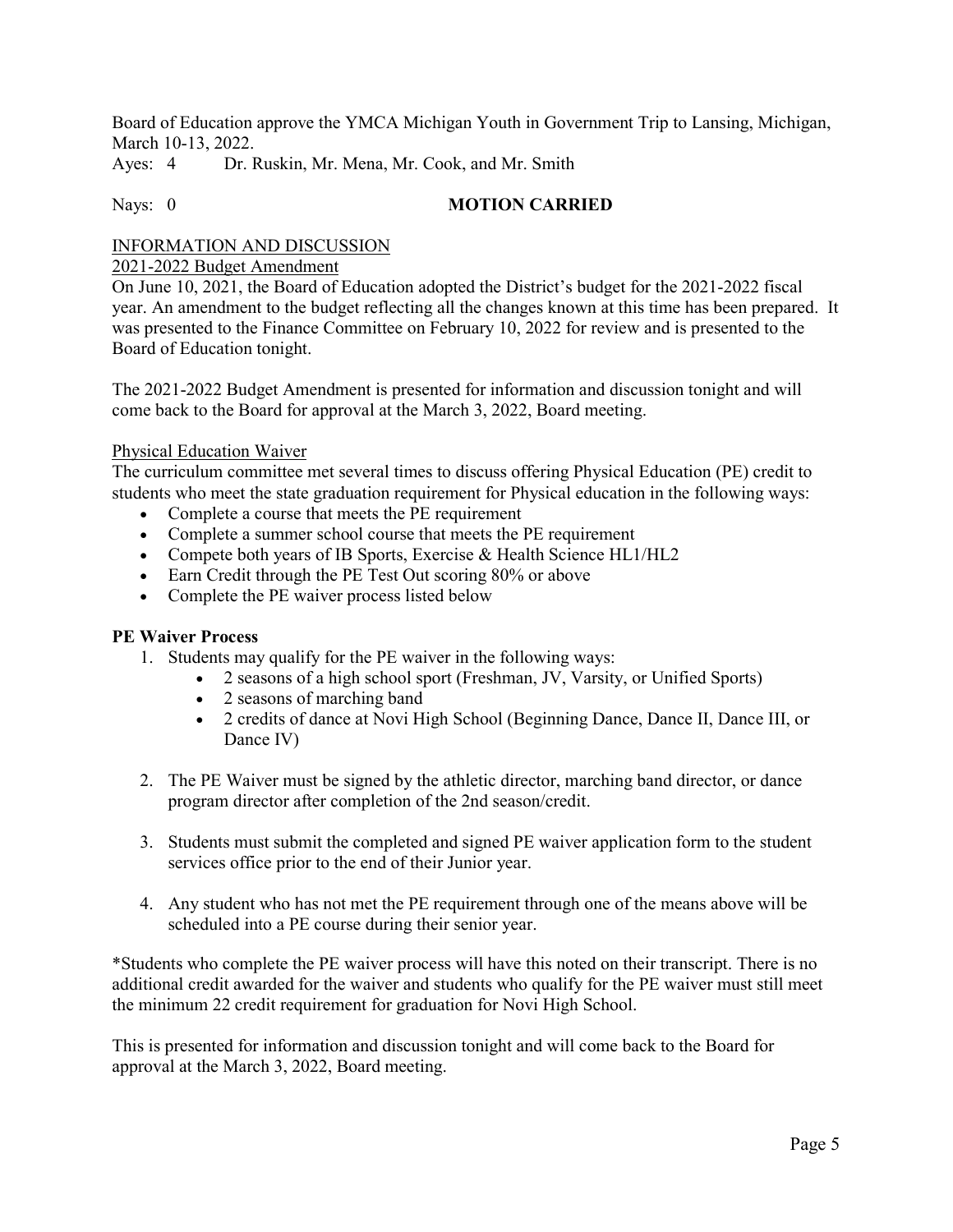# COMMENTS FROM THE AUDIENCE

There were four (4) comments from the audience this evening in support of the District's social emotional learning, Diversity, Equity, and Inclusion, social media, District policies on books, Social Justice, the District's curriculum, and great experiences in Novi schools.

# ACTING SUPERINTENDENT REPORT

Dr. RJ Webber, Acting Superintendent and Assistant Superintendent for Academic Services, reported that he met this week with the K-6 administrators and some central office folks to review the iReady data set from the winter of 2020 into the winter of 2022. He stated that our kids and our parents are amazing. Dr. Webber said that when you look at the data set, you can see absolutely no difference between the times before 2020, before the pandemic hit, and the winter of 2022. He mentioned that as a matter of fact, we improved in some of the metrics.

Dr. Webber thanked the parents in the room. He reported that for the students out there, this has not been easy, and that is an understatement for many. Dr. Webber thanked everyone for putting in the effort and believing that education really is that knowledge is power and knowledge is the light and to chase that.

Dr. Webber referred to a comment made during the ESSER presentation that he thought was really interesting. He stated that it was in regards to the three (3) areas that we would serve. Dr. Webber said the first two (2) were our Novi Adult Transition Center, where we serve students in this community up to the age of 26 and also the Career Prep Program, both housed at the ROAR Center. He mentioned that the reason those two (2) programs stuck out, and he wanted to make sure the community deeply understands this, is that those are the programs that many districts do not have or support to the level that we do.

Dr. Webber reported that he is exceptionally proud that our community school district has not turned their backs on those who need us the most, so thank you to past boards, the current board, and the community for believing in those things. He stated that if you have not had the chance to check out the ROAR Center, the NATC, or Career Prep, please do so because amazing things are going on there.

# ADMINITRATIVE REPORTS

Mr. Greg McIntyre, Assistant Superintendent of Business and Operations, updated the Board on the Food Service RFP. He stated that it did go to the Michigan Department of Education and the District received a partial approval. Mr. McIntyre said that they dictate to us if the RFP meets readiness before it goes out. He mentioned that once we get a full approval, it will come before the Board for information and discussion and then again for approval.

Dr. Gary Kinzer, Assistant Superintendent of Human Resources, reported that the HR department, building principals, and directors are actively moving into the hiring season for the 2022-23 school year. He stated that we will begin that work with virtual career fairs that will be put on by Michigan State University, the University of Michigan, Eastern Michigan, and Western Michigan.

Dr. Kinzer said that we will have a team of administrators attending all of those virtual career fairs in the next six (6) weeks. He mentioned that it is our hope that we will be able to do some early hiring in some positions. Dr. Kinzer reported that they are aware that the hiring work will continue throughout the summer and likely into the next school year. He stated that they will do their best to get a jump start on this.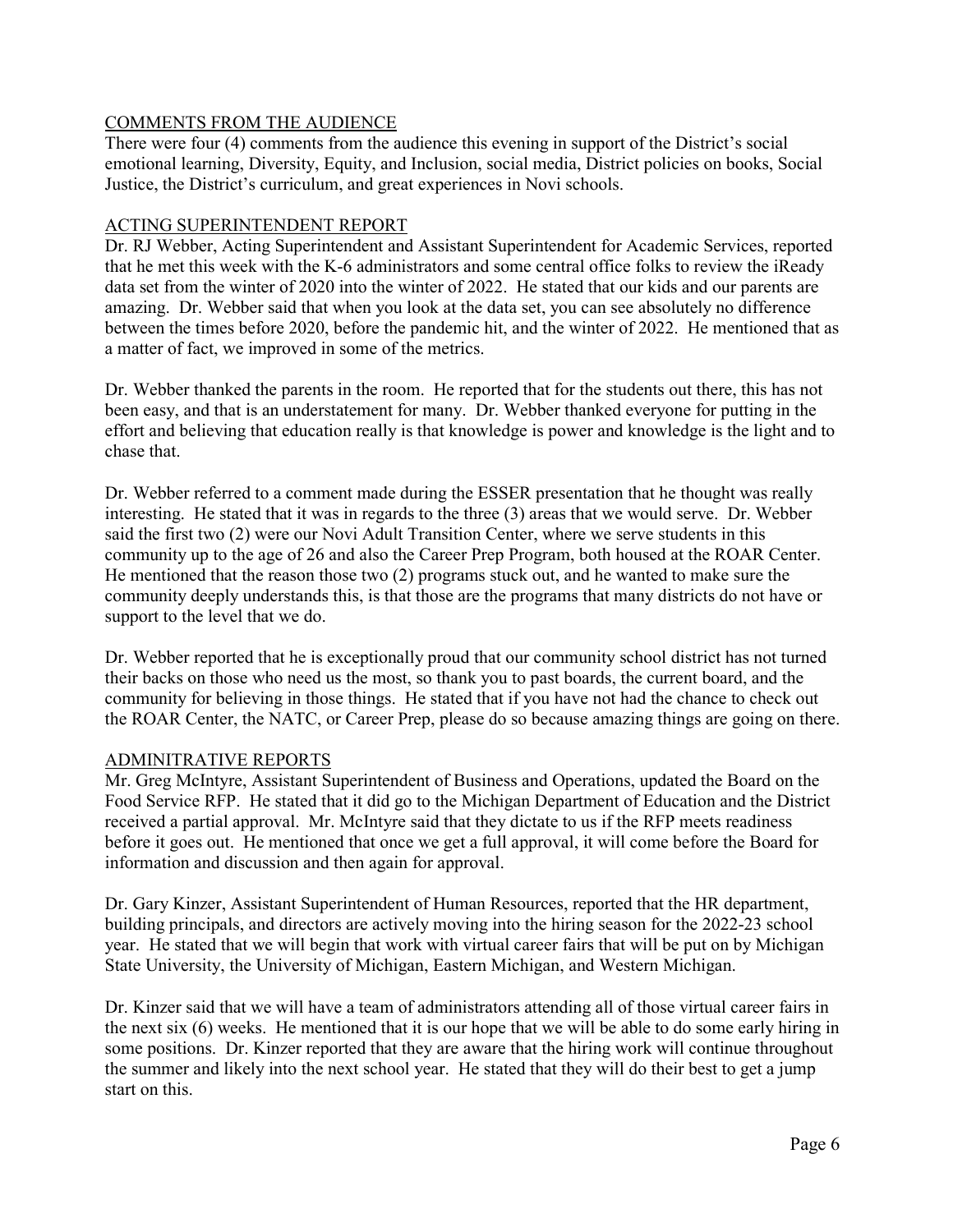Dr. Kinzer stated that they have been working collaboratively with the Novi Education Association on the 2022-23 calendar. He said they are making great progress on that.

#### BOARD COMMUNICATION

Mr. Smith, Board Trustee, complimented Ms. Patel and Ms. Hoppenstedt. He stated that he had an opportunity this week to participate in an IEP re-evaluation to consider whether continuing along that path or perhaps segwaying into a 504 plan. Mr. Smith reported that he continues to be amazed at the level of professionalism and thoughtfulness and the care and love that team has. He said he believed there were six (6) people on the Zoom call and their preparedness and attention to detail was noticed and appreciated.

Mr. Smith mentioned that it is really cool that we have that many people in place whose intent and mission is to help our students get the support that they need to succeed and thrive, not just in their current year, but as they leave the school district and go out into the world. He reported that he was sure there are others in similar roles in different buildings. Mr. Smith expressed his gratitude to the team.

Mr. Smith complimented Dr. Ruskin for her professionalism and courage in reading the statement tonight. He stated that he appreciated those in the audience that passed on their comments. Mr. Smith mentioned that there were comments from people to the Board through emails who could not be here tonight. He said that he appreciates those in the audience, their tenacity and braving the elements.

Mr. Smith reminded everyone that he is an elected official and his duty is to represent those that elected him, to be their voice on this Board. He reported that he is one (1) of seven (7) elected to be here and represent and be that voice for those who put him in the chair, it is his duty. Mr. Smith stated that he was told he should be worried about his career. He said this is not his career, this is a volunteer position that he chose to run for.

Mr. Smith mentioned that he is humbled by the 6,500 people in Novi who thought he would be a good representative for them. He said that is why he sits here. Mr. Smith encouraged anybody who is not happy with the voice or the Board, then consider running for office. He stated that he does not want to put words in the mouths of his counterparts, but he is not aware of anyone at this table who is not in support of the statement that was read tonight.

Mr. Cook, Board Vice-President, read a heartfelt letter from a student that stated: Recently, the Oakland County Health Department has been pressured into removing the mask mandate for Oakland County schools by parents and some students, after February 28. The District will be allowed to decide on mask mandates themselves.

For any district that chooses not to enforce this mandate, this will almost definitely cause a rise in COVID cases in their schools and will lead to many temporary closures. I am sure there are many reasons the parents do not want mask mandates in schools, but science has proven that masks do indeed help prevent the spread of COVID 19. Even if they are slightly uncomfortable, the positive outweighs the negative.

I am a high school student in Oakland County and am worried about the effect that removing masks will have. While masks may be uncomfortable for a while, you quickly get used to them. For those parents reading this who assume their child hates wearing masks, ask them about it. Yes, some may say they don't like wearing masks. Some will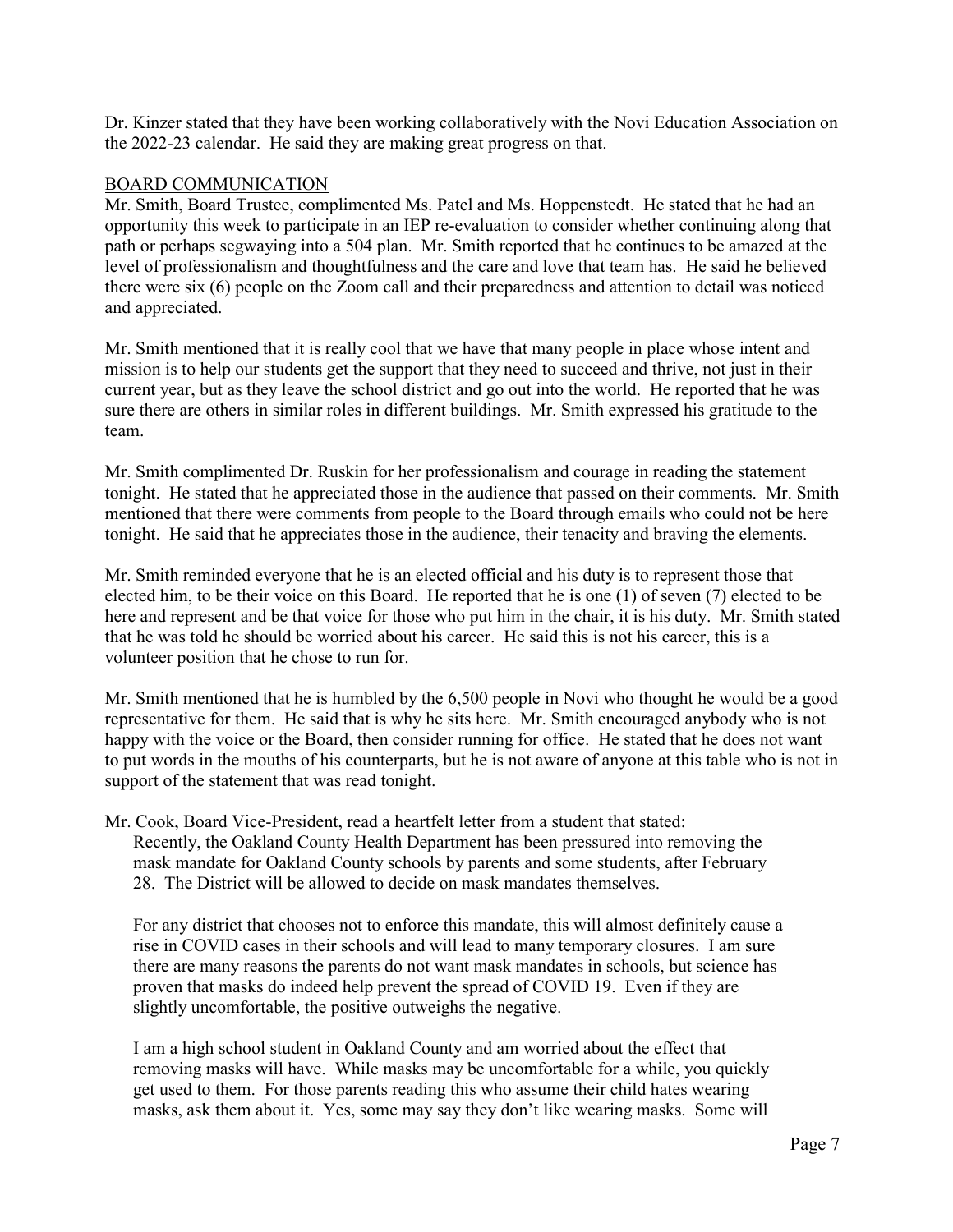say that they don't mind it and that masks help. After all, the kids are most affected by this decision, so they should have an input as well. If the mask mandate is removed, then there will be a rise in cases followed by possible school closures. Even for students who don't come down with COVID, co-learning would become more difficult.

Mr. Cook reported that this was written by his son shortly after he came down with COVID. He stated that he had to explain to his son that the decision the Board made, even going back to two (2) years ago when nobody would make a decision on when it was safe to go back to school, this Board pushed hard for metrics and to use metrics and measurements to get kids back in the classrooms. Mr. Cook said, masked or unmasked, whatever, we wanted kids in the classroom this year. He mentioned he explained to his son the Health Department of Oakland County took a stand, which is something that they had not in the past and we are listening to the health professionals.

Mr. Cook reported that in his household they agree to disagree and his son believes that he needs to wear a mask, so he will wear a mask and Mr. Cook is leaving it up to him because it is his choice. He stated that the health officials are saying you don't have to mandate masks anymore, but people can wear masks if they so choose. Mr. Cook said that is why he supports what the District has done and what the Board is doing.

Mr. Cook mentioned that agreeing to disagree is something we have not had in this community in a while. He reported that we have two (2) divisive sides and if you are not with them, you are against them. Mr. Cook stated that on this Board we have seven (7) people and we are each only one (1) seventh of what happens here. He said we all have different ideas; we all have different specialties; we all look at things differently and sometimes we agree to disagree because it is best for the community as a whole.

Mr. Cook said that this was actually a survey his son started and he was trying to get a hundred people to sign it, but he got 45. He mentioned that some of those are teachers and a lot of them are students. Mr. Cook asked, is there a student voice? He reported we are listening to the students, yes we are, but we are also listening to professionals and we are listening to parents. Mr. Cook stated that we had over a hundred communications and at times he could not keep up with them and they were on one side or the other. He asked the community, as we move forward, let's agree to disagree. Mr. Cook said you have a choice; you can wear your mask or you do not have to. He stated, do what is best for you.

Mr. Mena, Board Secretary, reported that he wanted to clarify that back when Oakland County made their mandates, he was extremely disappointed because, as mentioned at the time, everybody talks about local control and we were about to vote on deciding what we thought was best for our District and that decision was taken out of our hands. He stated that Novi does not have a mask mandate, that we were working under Oakland County's mandate, so just to clarify, this is a statement basically saying that we are going to follow the recommendation.

Mr. Mena said that at this point, in Oakland County, we do not have a mask mandate, so there is nothing for us to vote on, nothing for us to do or undo because we never got to make a decision for this District.

Mr. Mena mentioned that Mr. Cook has been helping him out quite a bit over the years, in fact he has been a great volunteer for athletics including assisting with the video scoreboard during the football season. He reported that Mr. Cook has been helping out with stats, track and field, play-by-plays for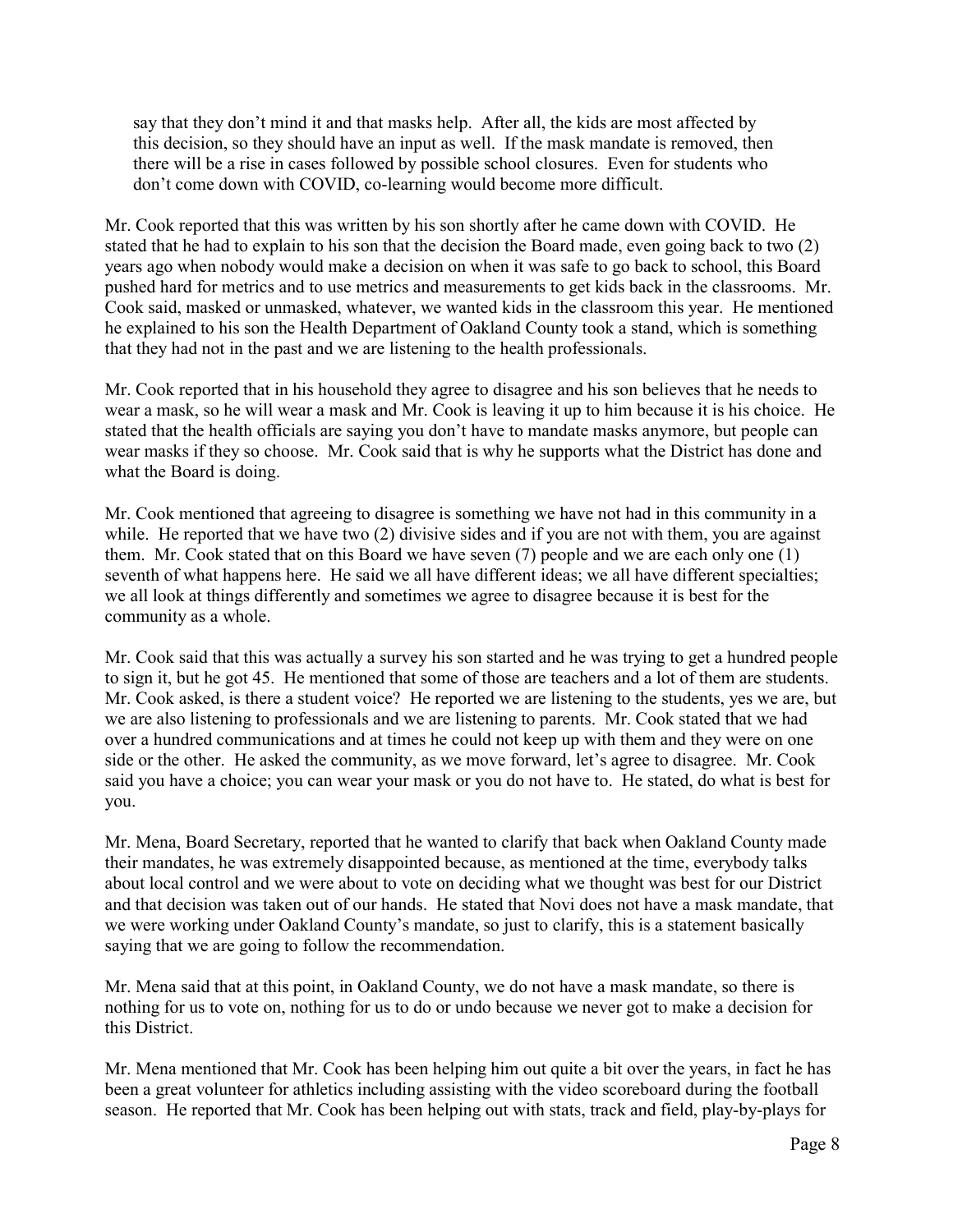basketball. Mr. Mena stated the guy is really good and has talent. He said that he does enjoy working with him. Mr. Mena mentioned that if ever any of his fellow trustees would like to come out and help. He reported that there are so many opportunities to volunteer for different things here in this District, so if any community member is listening and you have some spare time, we are looking for volunteers. Mr. Mena stated that we have to make sure we get HR clearance first.

Dr. Danielle Ruskin, Board President, reported that with regards to the statement and out of pure transparency, we have three (3) missing Board members, so she did not want anyone to assume that these four (4) people just came up with this idea or that it was their own opinion and was put on this paper. She stated that as President of the Board, she did not work unilaterally that she reached out to Board members who could not be here tonight to make sure that their voice was heard and that the statement being read on the entire Board's behalf represented something that they felt comfortable with.

Dr. Ruskin said there were a few important things in the statement. She mentioned that we know that masks have created some controversy this year, but she really wants people to focus on the choice. Dr. Ruskin reported that we are a small knit community and we have different thoughts on this and that is okay. She stated that the most important thing in here is being respectful.

Dr. Ruskin said this is extremely important and how it will be managed in the schools; how will this be addressed in the classrooms. She mentioned that she was certain that our administrative team will work directly with our building principles and make sure that we can all work through this as a school district. Dr. Ruskin reported that our schools will help them learn that we each have an opportunity for critical thinking and to look at the risks and the benefits and what choice we have to make based on the information that is being presented to us at the moment.

Dr. Ruskin offered some clarity on the conversation that were had both in closed sessions and Dr. Matthews, although he does not sit here in this chair, was an active participant with this cabinet and with all of us in the conversations that have been had over the last eight (8) weeks.

Dr. Ruskin reminded the Board that they received their building assignments recently for this semester and she encouraged them to get into the buildings and call the principal to see when they can come for a visit to see what our wonderful students are going.

Dr. Ruskin stated that tonight was a moving Board meeting and there were a lot of moving parts. She said there were a lot of things that have been going on in our community were brought up by public comment and that is the purpose for it, so that you can address the Board and can have your voice heard, whether you are a student voice; whether you are a parent voice; whether you are just a community member; whether you are like the gentleman who was here and said he was a newbie, but has been in the District longer that some of us have been alive.

Dr. Ruskin expressed her appreciation in hearing from you, whether you think we agree with you or disagree with you is absolutely irrelevant, your voice matters and this Board wants to hear from you.

#### ADJOURNMENT

It was moved by Mr. Cook and supported by Mr. Smith that the Novi Board of Education Regular Board meeting be adjourned.

Ayes: 4 Dr. Ruskin, Mr. Mena, Mr. Cook, and Mr. Smith